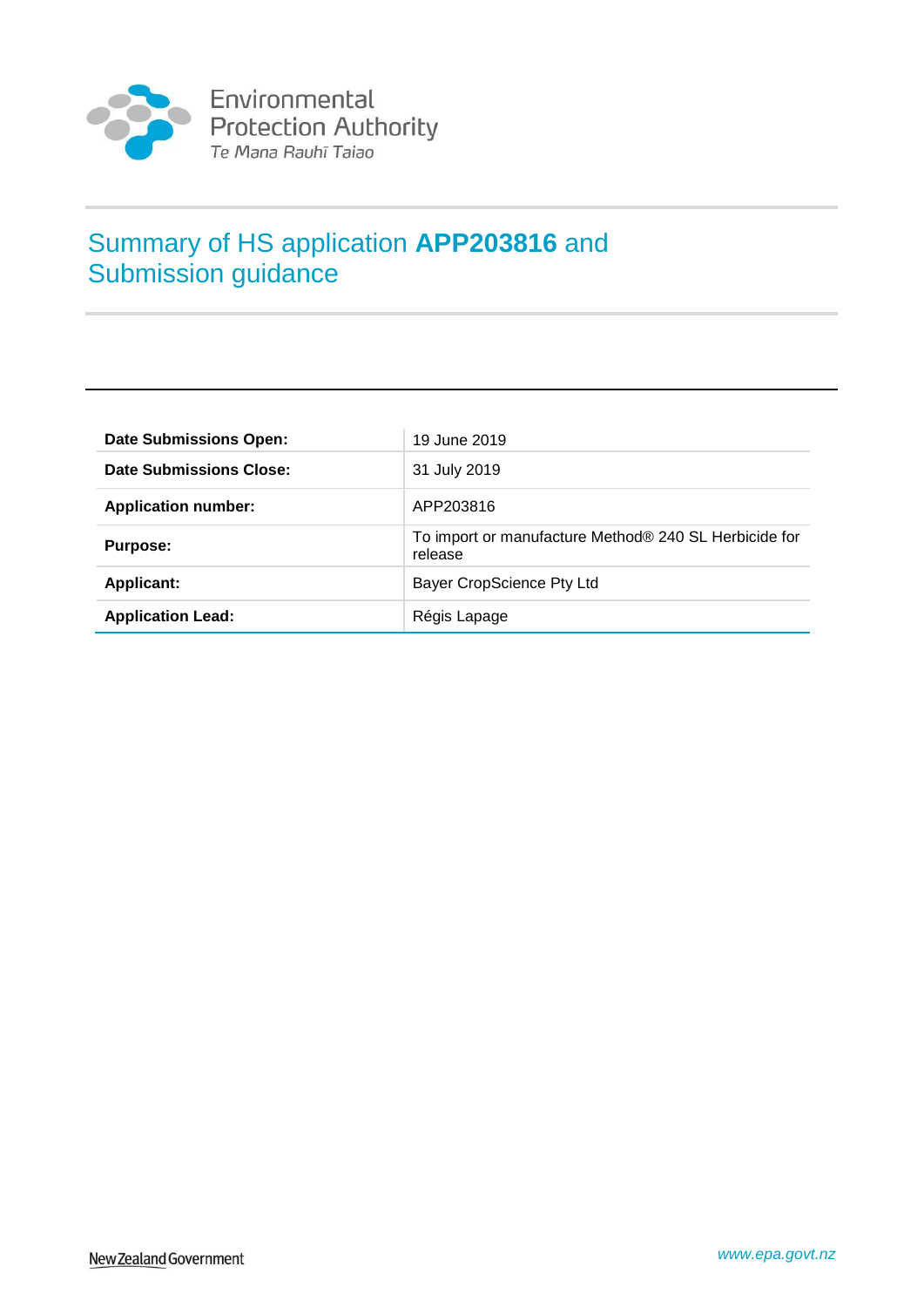# Purpose of this document

On 5 June 2019, the Environmental Protection Authority (EPA) received an application from Bayer CropScience Pty Ltd to import for release Method® 240 SL Herbicide. This product is intended to be used a herbicide for the control of wilding conifers and other woody weeds on non-crop farm land and conservation land such as native bush, recreational and tourist areas and on industrial sites such as railways, roadways and utility rights-of-way. Method® 240 SL Herbicide contains aminocyclopyrachlor, which is a new active ingredient to New Zealand. The herbicide is envisioned for broadcast spraying to target plants via either ground-based or aerial application methods. Method 240 SL is also proposed to be used for individual plant treatment methods such as spot spraying, cut stump and stem treatment, trunk injection or basal bark treatment.

This application is being publicly notified to enable the public to comment and to put all relevant information before the decision makers.

The purpose of this document is to summarise the application and to provide guidance on the submission process.

#### **Application summary**

**This document has been prepared by EPA staff as a summary of the information provided in the application only, to aid submitters in preparing a submission. It is not the risk assessment produced by EPA staff. The EPA staff risk assessment will be completed at a later date using information from the application, submissions and other relevant sources.**

#### **Submission process**

This document also provides guidance to the submission process. The EPA encourages all submissions. The submission period for this application will start on 19 June 2019 and will end on 31 July 2019 at 5pm.

In a submission you can provide information, make comments and raise issues. In this way, you contribute to the EPA decision making process on specific applications. We are particularly interested in hearing from you on the following matters:

- Adverse effects, especially adverse effects not identified in the application<sup>1</sup>; and
- Positive effects, especially positive effects not identified in the application<sup>2</sup>.

Further information on the purpose of submissions is available from the EPA website using the link below: <https://www.epa.govt.nz/public-consultations/open-consultations/>

**If you have any questions, you can contact:**

 The applicant directly for any question you may have on the technical information in the application or the information provided to the EPA.

<sup>1</sup> Adverse effects can include any risks and costs associated with release of the substance.

<sup>&</sup>lt;sup>2</sup> Positive effects can include any benefits associated with release of the substance.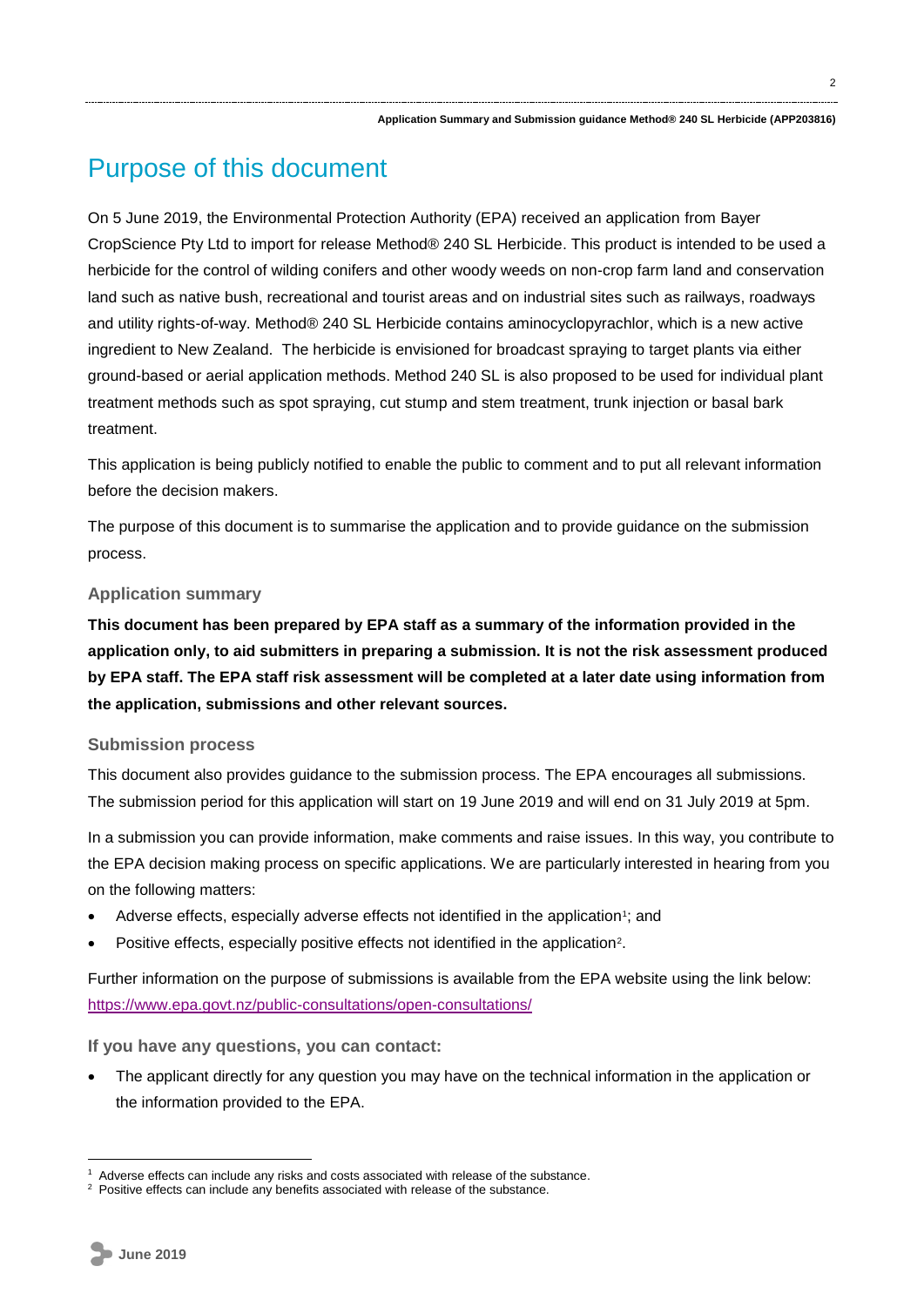The applicant representative, Margaret Fitzgerald, can be contacted by e-mail (margaret.fitzgerald@bayer.com) or by phone (+61 3 9248 6612).

 The EPA for any question on the application and/or submission process. The Application Lead, Régis Lapage, can be contacted by e-mail (Regis.Lapage@epa.govt.nz) or by phone (+64 4 474 5511).

# Application summary

- 1. Bayer New Zealand Limited applied to import for release Method® 240 SL Herbicide, a soluble concentrate (SL) formulation containing 240 g/L aminocyclopyrachlor for the control of wilding conifers and other woody weeds on non-crop farm land and conservation land such as native bush, recreational and tourist areas and on industrial sites such as railways, roadways and utility rights-ofway.
- 2. Bayer New Zealand Limited intends to import Method® 240 SL Herbicide in New Zealand.

## **Intended uses**

- 3. Method® 240 SL Herbicide is intended to be applied by aerial and ground-based broadcast applications methods and by individual plant treatment. Method® 240 SL Herbicide is designed to control wilding conifers, broadleaf weeds and vines and other woody weeds such as gorse, broom, blackberry and thistles. Method® 240 SL Herbicide is intended to be applied once per year, any time of year.
- 4. This product is intended for professional use.
- 5. The intended application rate is 0.3 1.3 L of Method® 240 SL Herbicide per hectare (ha) when the application method is ground-based or aerially or for some individual plant treatments (eg spot spraying; cut stubble). This corresponds to 0.072 – 0.312 kg aminocyclopyrachlor/ha.
- 6. The intended application rate is 5 10 L of Method® 240 SL Herbicide per 100 L of basal oil adjuvant when the application method is via cut stump and stem treatments. This corresponds to 1.2 – 2.4 kg aminocyclopyrachlor/100 L of basal oil adjuvant.
- 7. The intended application rate is 10 20 L of Method® 240 SL Herbicide per 100 L of basal oil adjuvant when the application method is via basal bark treatment. This corresponds to  $2.4 - 4.8$  kg aminocyclopyrachlor/100 L of basal oil adjuvant.
- 8. The intended application rate is  $0.5 1$  mL undiluted Method® 240 SL Herbicide per cut when the application method is via trunk injection. This corresponds to 0.00012 – 0.00024 kg aminocyclopyrachlor/cut.

### **Regulatory history**

- 9. The active ingredient aminocyclopyrachlor is a new active ingredient in New Zealand. It is approved in Australia, Canada and USA.
- 10. The Method® 240 SL Herbicide formulation is registered in Canada and USA.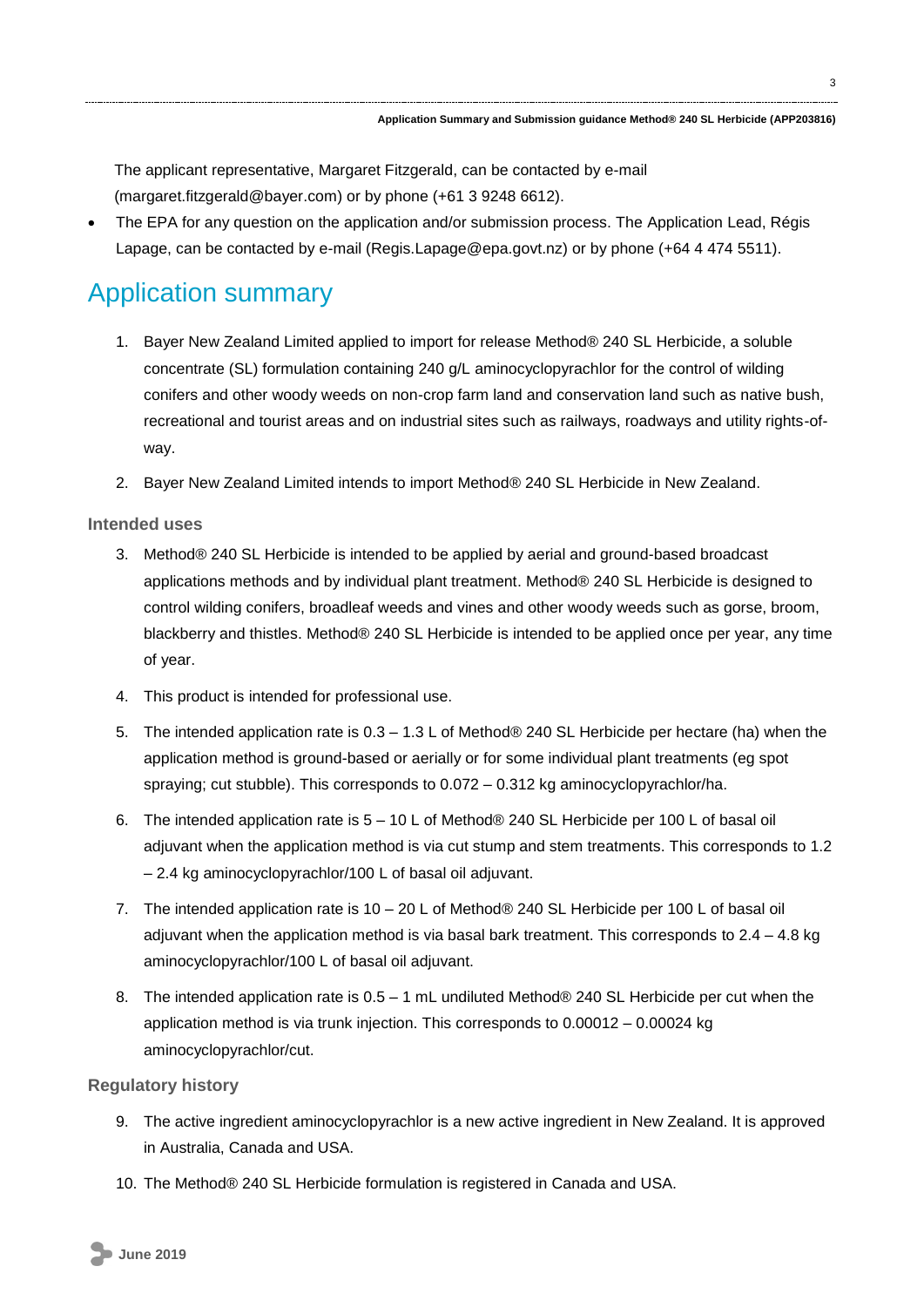#### **Hazardous properties**

11. The applicant has submitted more than 150 studies and documents to support their application, which will be evaluated by the EPA in preparing the Staff Assessment Report for this application. The applicant proposes that Method® 240 SL Herbicide be assigned the following hazard classifications:

| Hazard class/subclass | <b>HSNO Classification</b> |
|-----------------------|----------------------------|
| Aquatic ecotoxicity   | 9.1D                       |

12. The submitted application form is available on the link below:

<https://www.epa.govt.nz/database-search/hsno-application-register/view/APP203816>

**Adverse and beneficial effects**

#### *Risks*

13. The following is a summary of the applicant's overall evaluation of the risk associated with release of the substance. For greater detail, please refer to the application form.

| <b>Receptor</b> | <b>Magnitude of</b><br>effect | <b>Comment</b>                                                                                                                                                                                                                                                                                                                                                                                                                                                                                                                                                                                                                                                                                   |
|-----------------|-------------------------------|--------------------------------------------------------------------------------------------------------------------------------------------------------------------------------------------------------------------------------------------------------------------------------------------------------------------------------------------------------------------------------------------------------------------------------------------------------------------------------------------------------------------------------------------------------------------------------------------------------------------------------------------------------------------------------------------------|
| Human health    | Minor                         | Method® 240 SL Herbicide does not trigger any human health<br>classification. It is highly unlikely that people become exposed to<br>the product during transport or storage and risks are negligible.<br>Method® 240 SL Herbicide is intended for professional use.<br>Application will be made by trained personnel used to wearing<br>personal protective equipment (PPE) during spraying operations.<br>Based on its favourable toxicity profile, Method 240 SL Herbicide is<br>a low risk product for the end-user.<br>Given the hazard profile of Method® 240 SL Herbicide, low risks<br>are anticipated for residents, bystanders or the environment from<br>application of this product. |
| Environmental   | Minor to<br>moderate          | The likelihood of the packaging breaking under normal transport<br>and storage is very low. Personnel involved in the handling of<br>Method® 240 SL Herbicide during transport and storage will have<br>information on emergency management. Aminocyclopyrachlor has<br>a very favourable ecotoxicology profile. Chances of spillage during<br>transport or storage resulting in environmental exposure are highly<br>unlikely and the risks are negligible.                                                                                                                                                                                                                                     |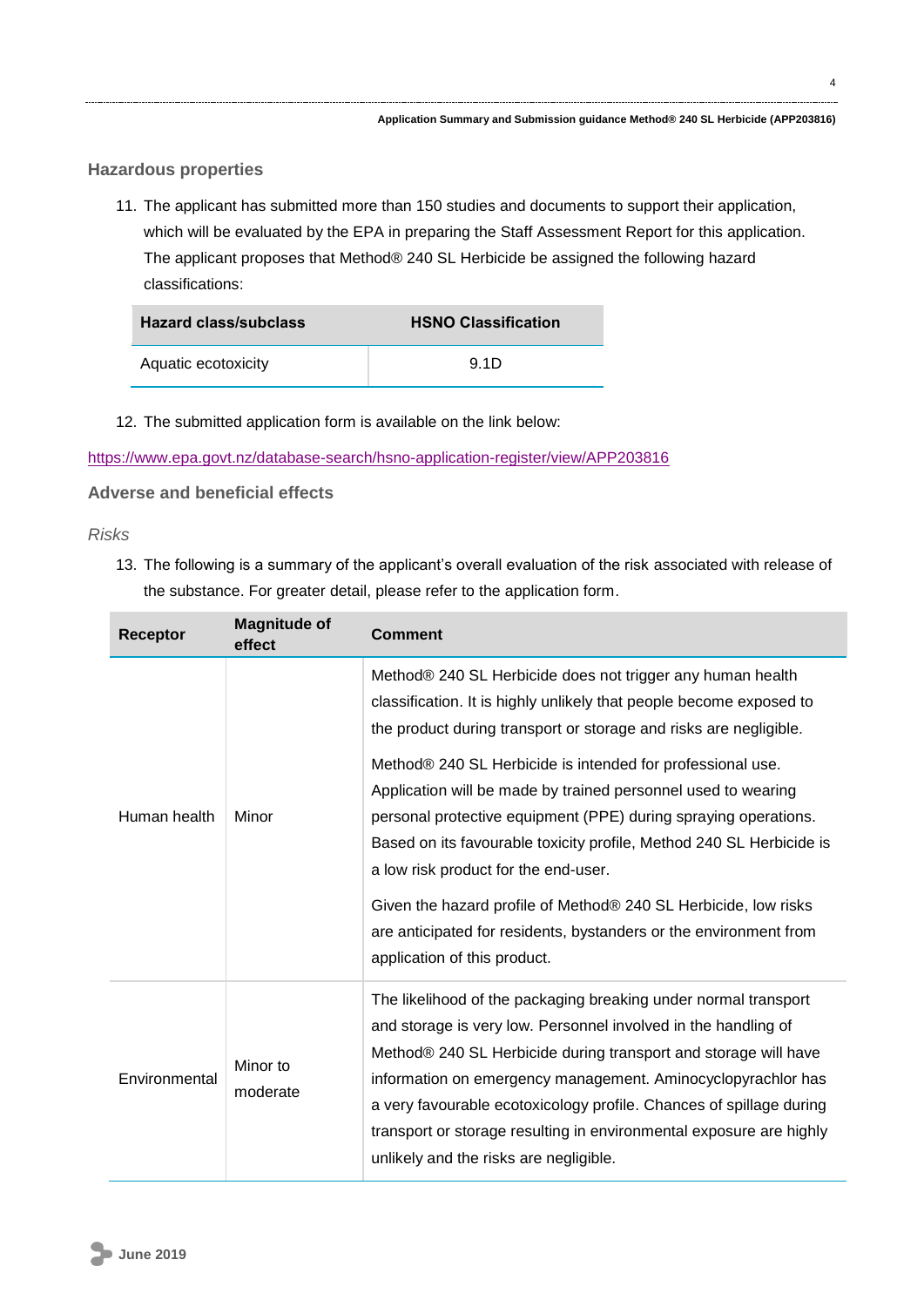#### **Application Summary and Submission guidance Method® 240 SL Herbicide (APP203816)**

|                                             |              | Method® 240 SL Herbicide will be applied by personnel who are<br>competent and experienced in handling agricultural chemicals and<br>who have an economic incentive to use the correct amount of<br>product. Chances of errors during mixing and loading resulting in<br>excessive application are unlikely and the risks are low.                                                                                                                                                                                                                                                                                                                                                                                                                                                                                                                                                                                                                                                                                                                                                                                                                                     |
|---------------------------------------------|--------------|------------------------------------------------------------------------------------------------------------------------------------------------------------------------------------------------------------------------------------------------------------------------------------------------------------------------------------------------------------------------------------------------------------------------------------------------------------------------------------------------------------------------------------------------------------------------------------------------------------------------------------------------------------------------------------------------------------------------------------------------------------------------------------------------------------------------------------------------------------------------------------------------------------------------------------------------------------------------------------------------------------------------------------------------------------------------------------------------------------------------------------------------------------------------|
|                                             |              | Method® 240 SL Herbicide has a favourable ecotoxicology profile.<br>The product is practically non-toxic to a representative pollinator,<br>the honey bee. Ecotoxicology studies show that<br>aminocyclopyrachlor is practically non-toxic to slightly toxic in all<br>ecotoxicology studies except for plants. Aminocyclopyrachlor is<br>toxic to terrestrial plants and practically non-toxic to moderately<br>toxic to aquatic plants. Low use-rates, however, result in no levels<br>of concern being exceeded for all non-target species with the<br>exception of terrestrial plants. The proposed product label will<br>include mitigation measures to minimise potential adverse effects<br>on non-target plants and aquatic life. Aminocyclopyrachlor has low<br>acute and chronic toxicity to mammals, birds, fish and aquatic<br>invertebrates and non-target insects. The risks to organisms are low<br>to negligible.<br>Appropriate recommendations to mitigate the risk of ground water<br>contamination will be provided on the label and in product<br>stewardship information. Chances of exposure to ground water are<br>unlikely and risks are low. |
| Māori and<br>relationship to<br>environment | Not provided | Bayer undertook Maori consultation in November 2018. A summary<br>of the application was sent to the Te Herenga Network via the EPA<br>on 21 November 2018. Bayer also directly contacted Ngai Tahu on<br>22 November 2018. At the time of completing this application in<br>February 2019, two responses had been received in support of the<br>application.<br>Bayer considers Method® 240 SL Herbicide will help in restoring<br>the native flora and fauna that has been displaced by wilding pines<br>and in restoring the aesthetic characteristics of New Zealand's<br>landscape and wāhi taonga or wāhi tapu. Restoration of New<br>Zealand's native flora, fauna and wāhi tapu is of immense spiritual<br>and cultural significance.                                                                                                                                                                                                                                                                                                                                                                                                                          |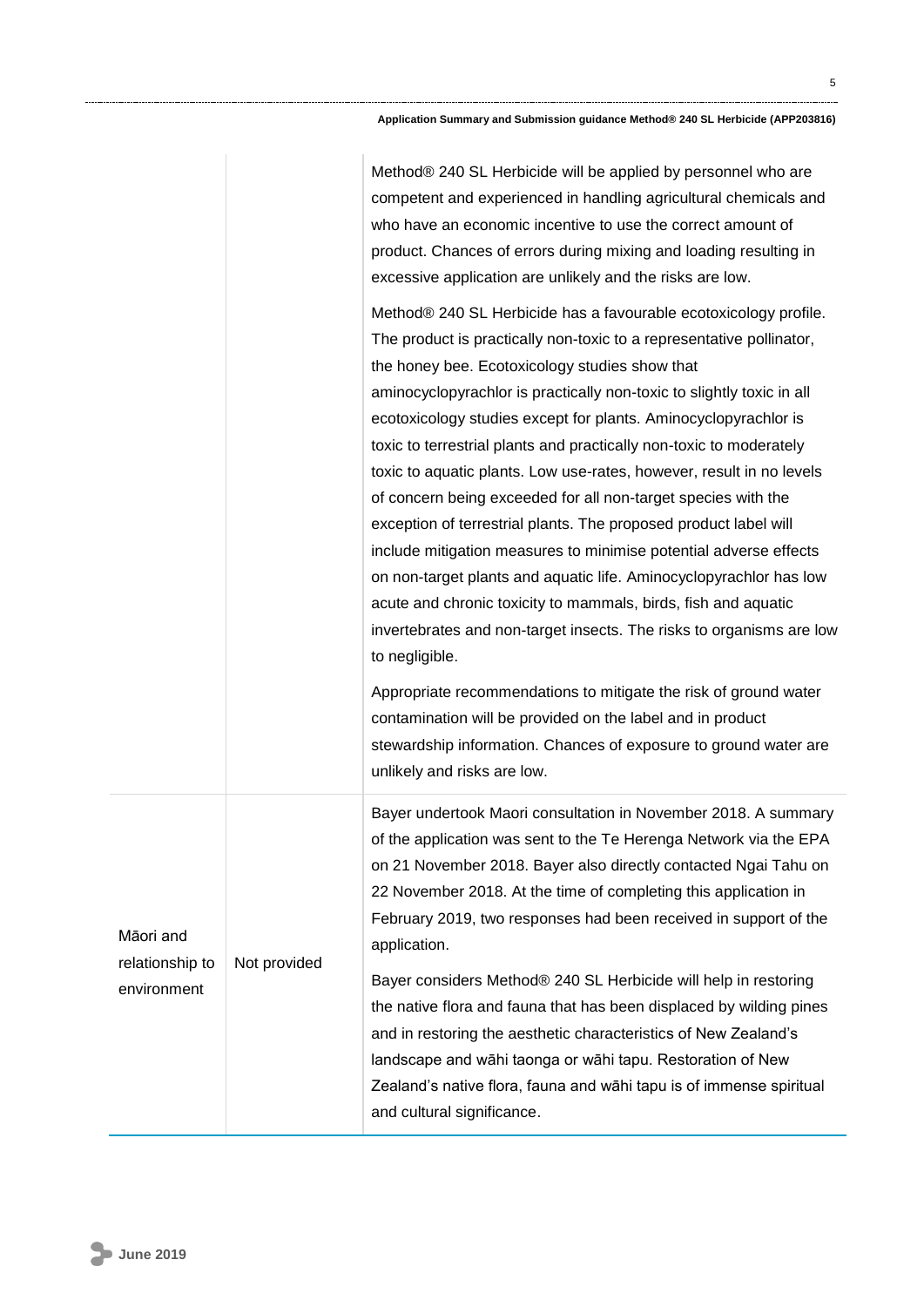| New           |              |                                                               |
|---------------|--------------|---------------------------------------------------------------|
| Zealand's     | Not provided | Approval of Method® 240 SL Herbicide will not impact upon New |
| international |              | Zealand's international obligations.                          |
| obligations   |              |                                                               |

#### *Costs*

14. The importation, distribution and use of Method® 240 SL Herbicide do not impose monetary costs on any individuals other than the parties involved in the business transactions. The costs of shipping and distribution will be borne by Bayer and its trading partners, whereas the costs of purchasing, application, container disposal and any other associated activities will be borne by the end users.

#### *Benefits*

15. The applicant identified the following benefits for Method® 240 SL Herbicide:

- Method® 240 SL Herbicide will constitute economic activity that will benefit the parties involved (importation, distribution and sale).
- Method® 240 SL Herbicide will contribute to the protection of indigenous land and ecosystems from invasive wilding conifers and other woody weed species. It will contribute to the restoration of native flora, fauna and wāhi tapu.
- Method® 240 SL Herbicide will provide control of the target weeds using a single product, containing a new active ingredient, with a low toxicity and ecotoxicity profile and a low dose of active ingredient relative to current chemical control standards.
- Aminocyclopyrachlor provides effective, broad spectrum activity on difficult-to-control species such as ALS (enzyme acetolactase synthase) and glyphosate resistant weeds as well as control of invasive weeds and brushes at lower use rates with less number of applications than most of the currently registered alternatives. Aminocyclopyrachlor is a candidate for Integrated Pest Management (IPM) and Integrated Resistance Management (IRM) programs.
- User-friendly water-based formulation which does not have to be mixed with other herbicides to achieve the required level of efficacy against target weeds.

## *Please let us know whether you consider that there are additional adverse effects that we should be aware of or additional information related to the described effects.*

When identifying adverse effects it is important that you provide us with reasons as to:

- What other adverse effects are *likely* to be caused by the use of Method® 240 SL Herbicide
- How *likely* these adverse effects are and their potential scale
- How you think the adverse effects could happen (i.e. the series of events that would have to happen for the adverse effects to occur)
- Options and proposals for managing the adverse effects
- Any uncertainty you have on the scope of the information we will use to assess the adverse effects.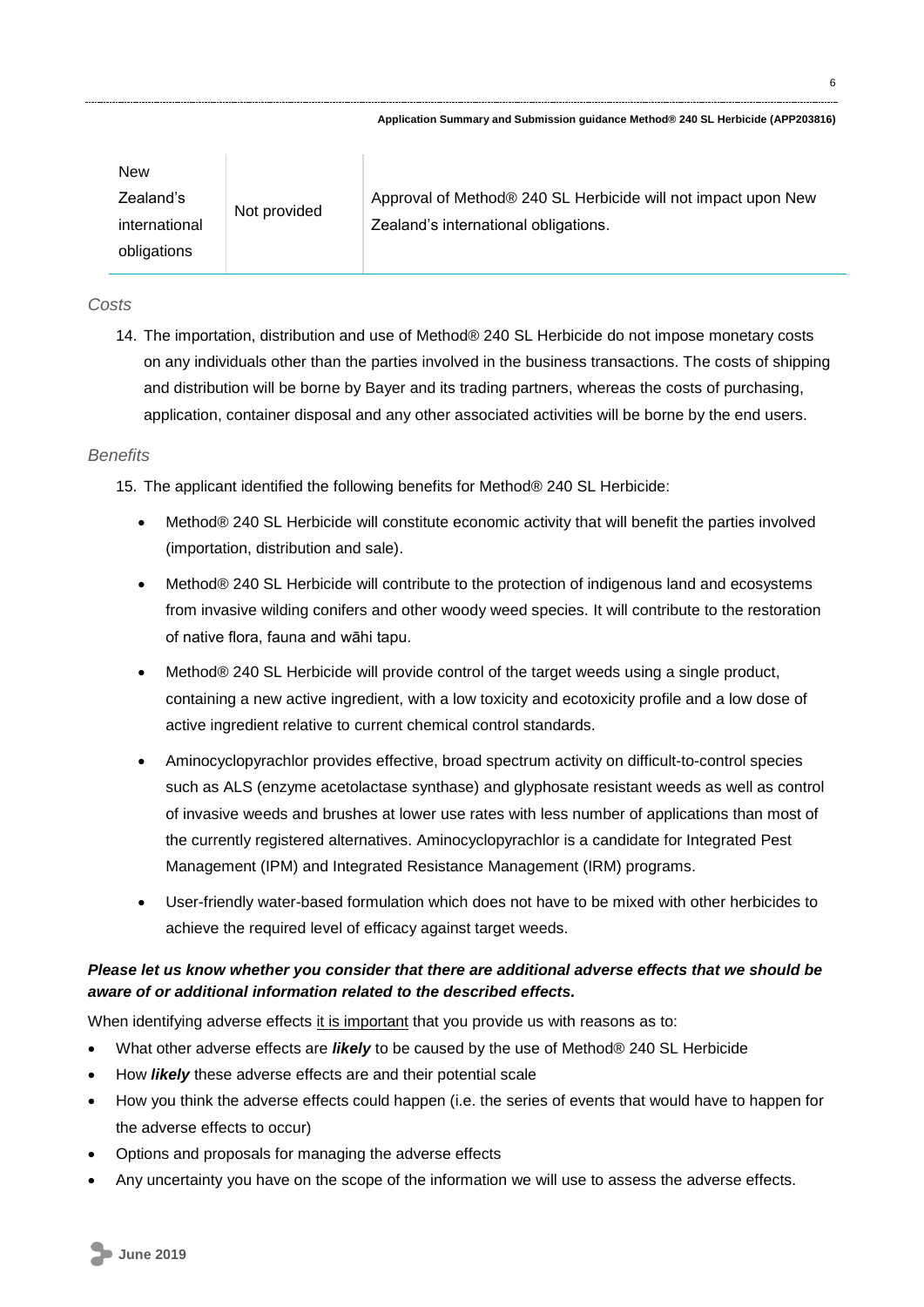### *Please let us know whether you consider that there are additional positive/beneficial effects that we should be aware of or additional information related to the described effects.*

When identifying positive/beneficial effects, it is important that you provide us with information on:

- Other positive effects *likely* to be caused by the use of Method® 240 SL Herbicide
- How *likely* these positive/beneficial effects are and their potential scale
- How you think the positive/beneficial effects could happen (i.e. the series of events that would have to happen for the positive/beneficial effects to occur)
- Options and proposals for ensuring the positive/beneficial effects occur, and
- Any uncertainty you have on the scope of the information used to assess the positive/beneficial effects.

#### **Other information**

If there is other information you wish us to be aware of, please also include this in your submission.

# Making a submission

#### **What is a submission?**

We encourage anyone to make a submission, regardless of how much detail you are able to put in to it. In your submission, you can also request a hearing if you would like to strengthen your views in person before the Decision-making Committee. Further information on submissions for a hazardous substance application is available from the EPA website using the link below:

#### <https://www.epa.govt.nz/public-consultations/how-to-make-a-submission/>

Submissions are publicly available and will be displayed on the application web page after submissions close. If you have confidential information you wish to provide, please contact the Application Lead, Régis Lapage, by e-mail (Regis.Lapage@epa.govt.nz) or by phone (+64 4 474 5511).

#### **How to make a submission?**

The EPA website provides guidance on how to make a submission. This is preferably done via the EPA submission form but may be sent as a letter or email to the EPA. This information and the submission form can be accessed from the EPA website using the link below:

[https://www.epa.govt.nz/assets/Uploads/Documents/New-Organisms/Forms/Submission-form-for-HSNO](https://www.epa.govt.nz/assets/Uploads/Documents/New-Organisms/Forms/Submission-form-for-HSNO-applications.doc)[applications.doc](https://www.epa.govt.nz/assets/Uploads/Documents/New-Organisms/Forms/Submission-form-for-HSNO-applications.doc)

#### **What happens after you make a submission?**

When the submission period closes, all submissions will be summarised and made available to the Decision-Making Committee together with the EPA Staff Assessment Report.

You are entitled to bring witnesses who may speak to your submission at a hearing. If you choose this option, you should provide the EPA with a list of the witnesses, their areas of expertise, and the elements of the submission or application they will talk to.